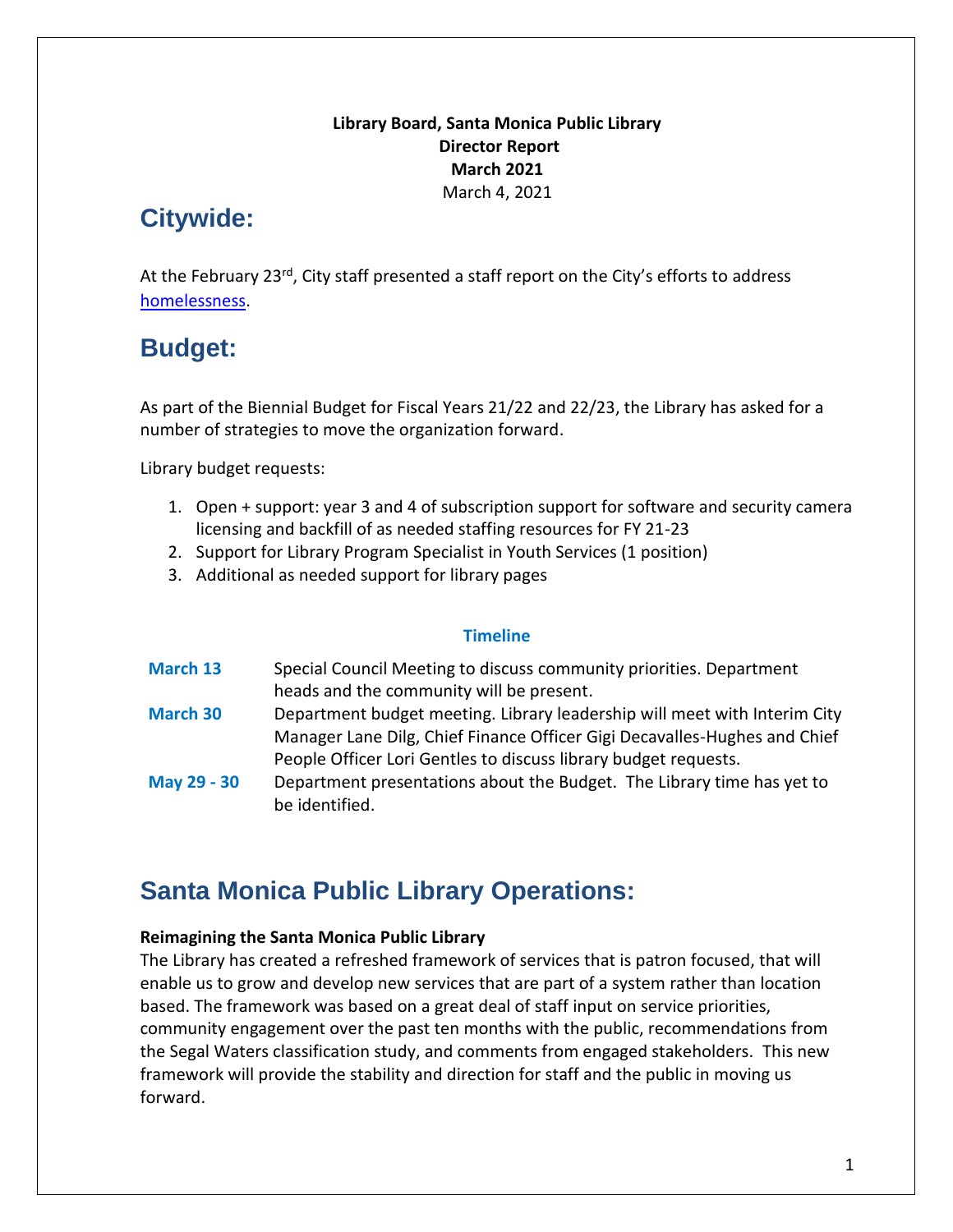The three focused service areas (divisions) are 1) Collections, Technology and Patron Services, 2) Community Engagement and Programming, and 3) Administration and Business Services. Please see attachment 1-A for descriptions.

Next steps: There are some updates to the Principal Librarian and Librarian III classifications that required additional work and those staff have been involved in the revisions. Now the materials are with HR who will then work with the bargaining units to review, then to the Personnel Board and finally to City Council for review. The timeline is as follows:

**March/April** Changes to Principal Librarian and Librarian III classifications (no changes to the other library job descriptions) – to employee bargaining units and Personnel Board. **May** Integration of changes with recommendations to Library Board for information and staff preparations for Budget for Council

#### **Curbside Service: New Evening Hours**

Effective, March 17 the Library will open each Wednesday evening at all library locations.

The hours for curbside will be:

| <b>Location</b> | <b>Regular Hours</b>            | <b>Evening</b><br><b>Hours</b> | <b>Weekend Hours</b>             |
|-----------------|---------------------------------|--------------------------------|----------------------------------|
| Main Library    | Monday/Tuesday/Thursday/Friday, | Wednesday,                     | 1 <sup>st</sup> Saturday of each |
|                 | 10 a.m. - 4 p.m.                | $1-7$ p.m.                     | month. 10 a.m.- 4 p.m.           |
| Pico Branch     | Monday/Tuesday/Thursday/Friday, | Wednesday,                     | 1 <sup>st</sup> Saturday of each |
|                 | 10 a.m. - 4 p.m.                | $1 - 7$ p.m.                   | month. 10 a.m.- 4 p.m.           |
| Montana         | Monday                          | Wednesday,                     | . _ _ _ _ _ _ _ _ _ _ _ _ _ _    |
| <b>Branch</b>   | 10 a.m. - 4 p.m.                | $1 - 7$ p.m.                   |                                  |

During this time, phone service and reference queries will continue to be available M-F from 10 a.m. - 4 p.m., [reference@smgov.net.](mailto:reference@smgov.net)

#### **Curbside Service – February**

During the month of February, the library served 2,722 unique patrons with 18,086 items checked out through curbside. Including renewals, the circulation for February was 39,088, our highest since we started curbside services. Main Library had 20,848 checkouts, 11,715 checkouts at Pico Branch and 6,472 checkouts at Montana which is only open two days a week.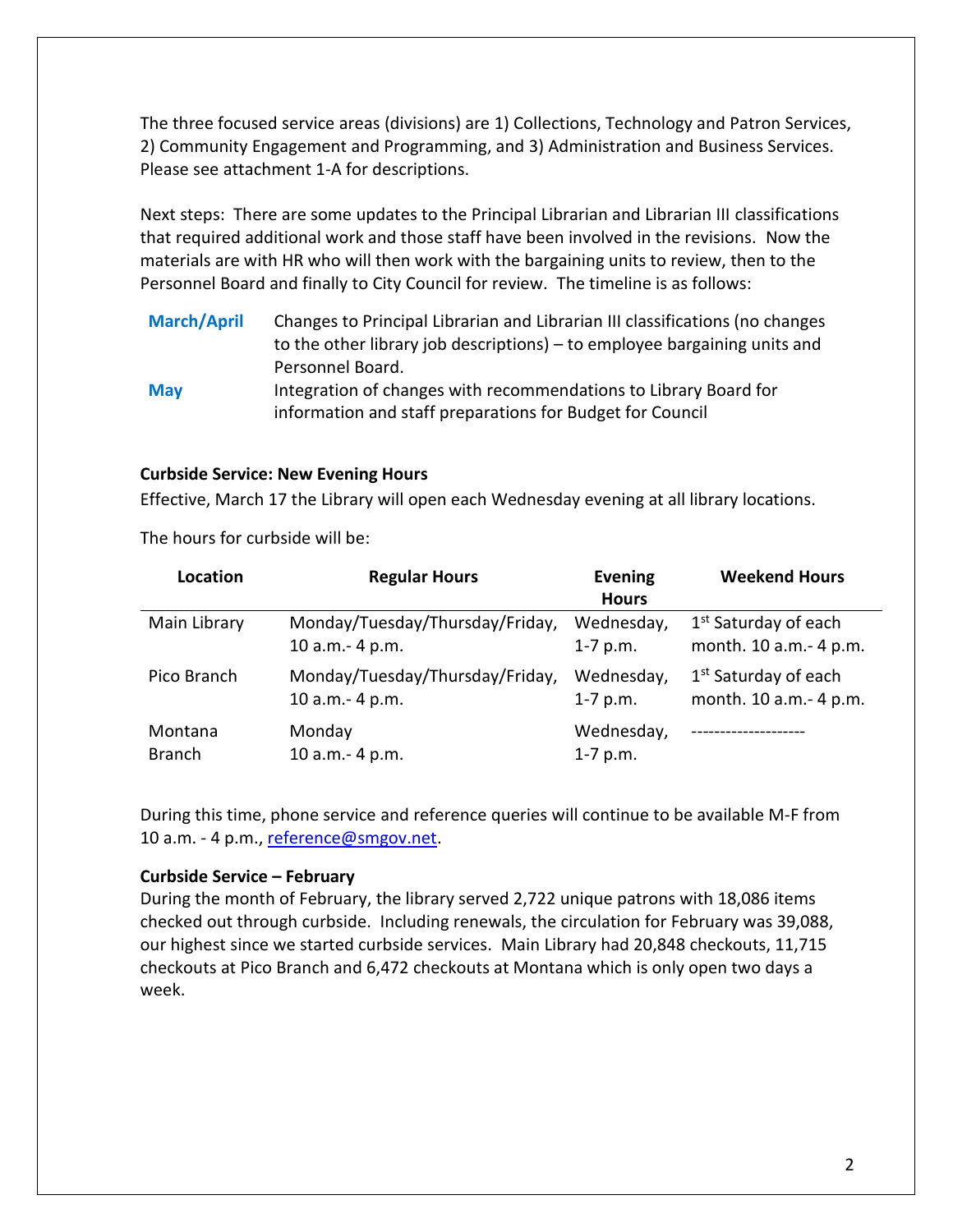## Facilities

#### **Reopening**

City leadership has begun to plan for reopening and is working with department's to identify services or areas for consideration. Susan Lamb is leading the effort with a cadre of library staff to review processes and procedures for consideration. These may include time limits and limits on the number of people in each building; triage phasing to open the various facilities; what entrances/exits and traffic patterns are recommended; providing PPE to the public; physical distancing guidelines; sanitizing of equipment; relocation of public access computers to the first floor of Main Library; new services like loaning computer equipment and hotspots or services to the children and families and schools; safety and security needs; teleworking needs of some staff; and much more. We are working on a nexus point of vaccinations for staff and public in order to plan in person hours in the buildings.

The goal is to consider 50% services with some limitations after vaccinations have been issued to library staff – late Spring/Summer with increasing access as public health conditions allow. The greater thinking is 100% return in Summer 2022, but much will depend upon the vaccination schedule, community health and our staffing capacity.

#### **Open + at Ocean Park Branch**

SMPL was one of ten libraries awarded a grant to provide an innovative technology to provide library services, under conditions where we might have not been able to operate. Through Bibliotheca LLC, we will be able to open Ocean Park Branch Library 15 hours a week with limited staffing through a key card and security system. We will completely installation late March, early April and are working through requirements for participation. We will be presenting this new service to Ocean Park Association on April 10 at 12 noon and hope to engage OPA and the Library Board in promotion and engagement with Ocean Park and all Santa Monica residents. Kudos to Greco Venegas and the team for writing and leading the staff and working with Architectural Services and the various needed vendors as well as Isabel Birrueta from the City Attorney's Office to make this happen. We hope to invite City Council and the Library Board to a demonstration in April/May with activation as soon as it is safe to do so.

## Programming

**Dial-a-Story –** A fun new service for children ages 3 to 10 that allows them to hear exciting stories are accessible via phone in English, Spanish, and now in Mandarin! Stories can be listened to by phone any time of day. The stories include traditional tales, poems and picture books. Service began on Monday, February  $2^{nd}$  and as of February  $28^{th}$  we received 422 calls.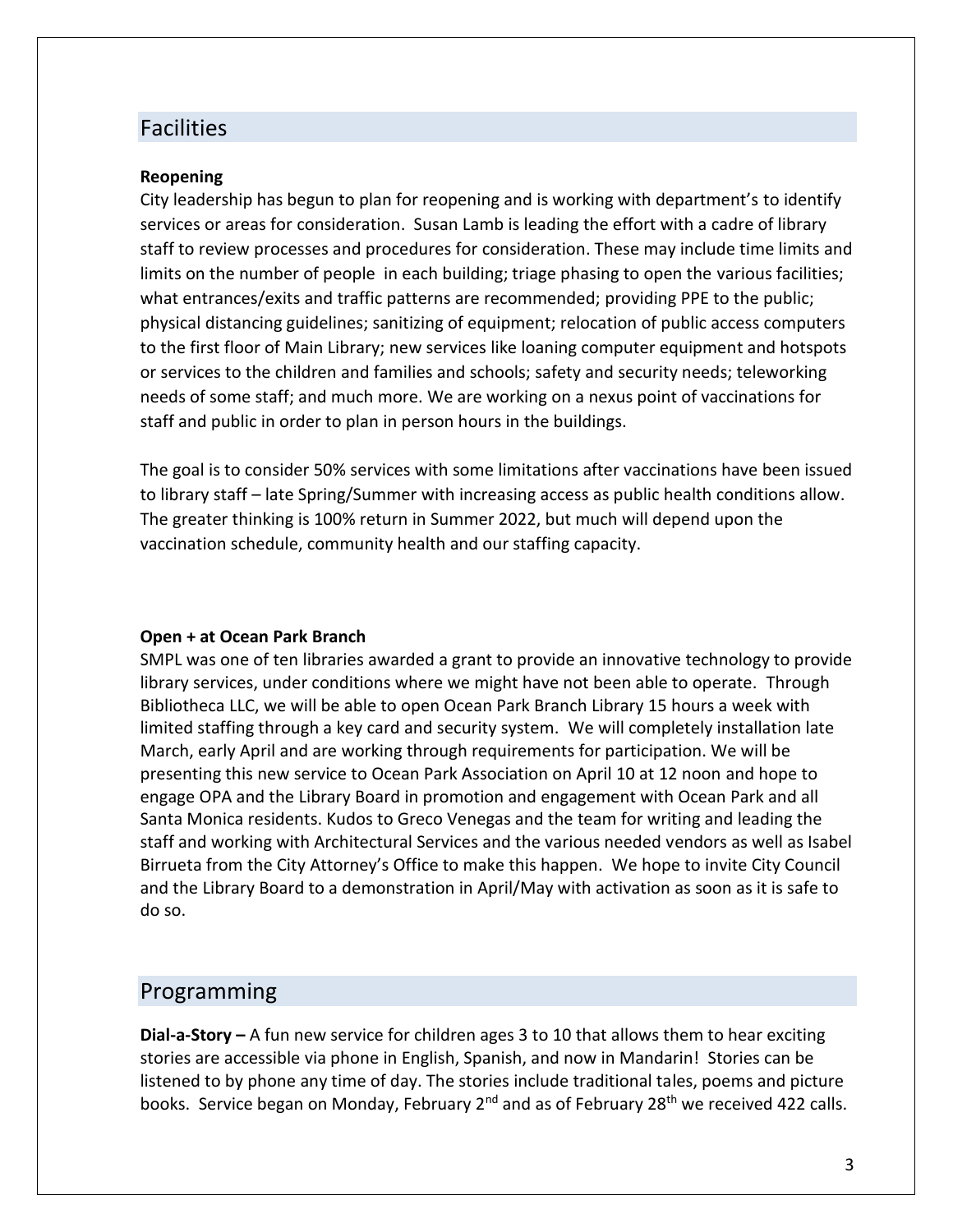**Youth Services Take & Make Kits** have been very popular, and this month features Art & Science concept and is provided to us by the Cayton Children's Museum in Santa Monica as part of their "Cayton Creativity Kits" outreach and education program. This month's kit teaches kids the basics of color theory and the mixing of colors, while reflecting on the diversity of their communities. All done through play with watercolors and natural elements, such as salt. All materials are provided in the kit, which are available at Curbside Pickup, while supplies last.

#### **2020 Tax Support**

As a courtesy during the pandemic, we will be offering 10 free print pages per day and preprinted tax forms will be available for pick-up at curbside.

**Reading-2-Go Backpacks-** Youth Services offers a wonderful opportunity to parents and caregivers to read, play, and interact with their kids while at the same time instill learning. Effective March, parents and caregivers can check out one of our more than 50 themed Reading-2-Go backpacks. Each backpack contains a set of five early literacy books and a CD, DVD, or toy. In addition, kits include suggested activities to extend learning. Available in English, Spanish, and Amharic/English.

**Storypalooza on National Read Across America Day** an initiative that focuses on motivating children to read. A special half day family event on March 6<sup>th</sup> Sponsored by the Kiwanis Club of Santa Monica. Program included a live Buster Balloon Show that contained comedy, magic, and balloons. 200 Take & Make Kits were distributed at the beginning of the month which included a free easy-to-read book to support early literacy at home.

**Building Blocks for Kindergarten**: The library is hosting weekly bilingual English Spanish video segments that focus on kindergarten readiness skills through reading and activities posted on Facebook and YouTube, with more than 1,000 views over the last month. Parents and caregivers can keep track of reading and activities their child completes through the virtual platform called Beanstack and earn points towards a prize drawing for book packs. Parents and caregivers can register at [smpl.beanstack.org.](https://smpl.beanstack.org/reader365)

## **15th Anniversary of the opening of the Main Library**

The last 50 of the 200 **Build a Library** kits were delivered to the CREST office on February 12. They will distribute to the school programs to students. The project was developed to highlight architecture and building during this year-long celebration.

## **Partnerships:**

**Friends of the Santa Monica Public Library -** With approval and clearance from the City's Safety Officer and Emergency Operations Center, the Friends are now processing online orders and accepting book donations. Book donations are doing great! In addition, they are working on a sale to a prop master in need of books for a movie.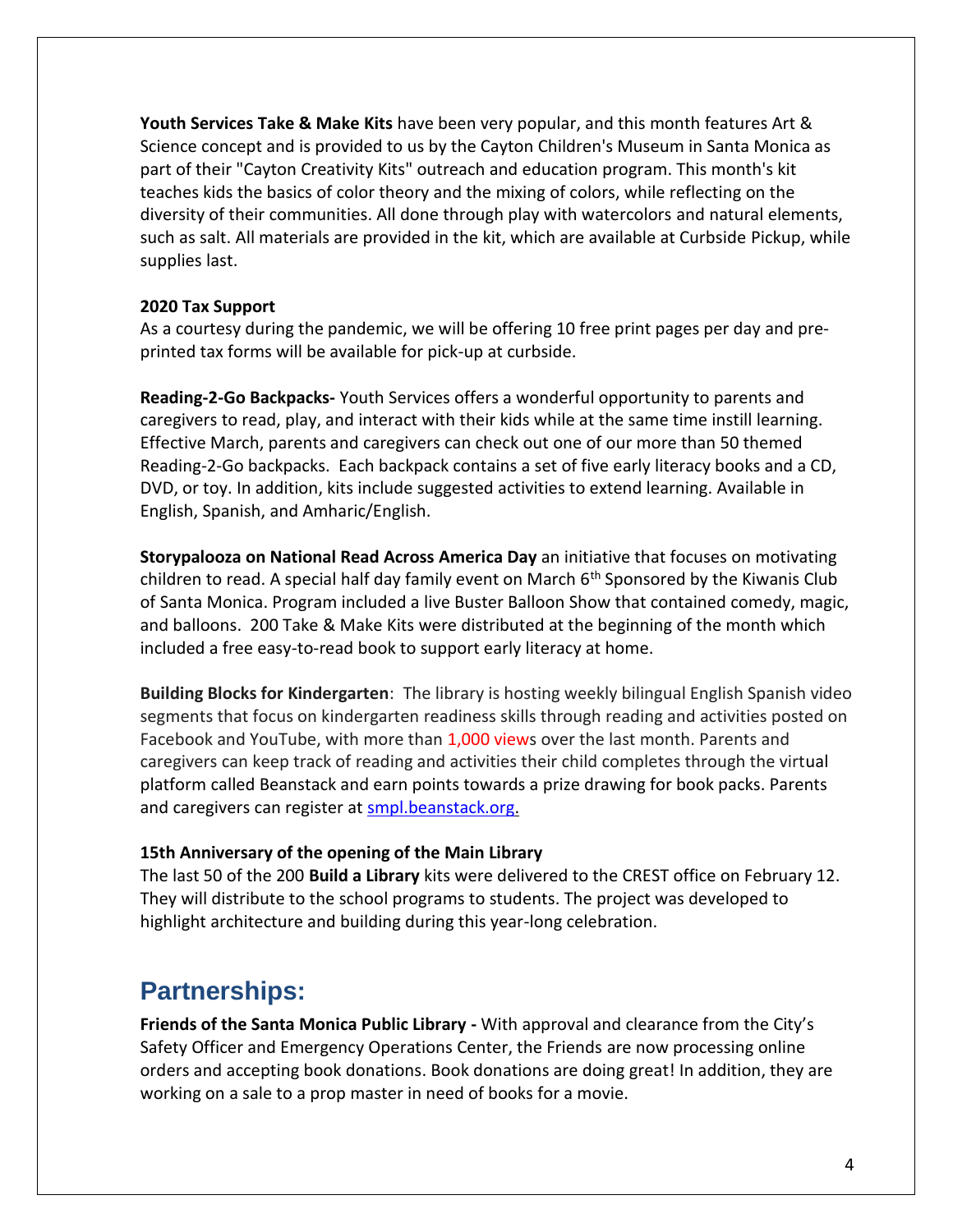**Santa Monica Library Board –** With approval from City Council, the Santa Monica Library Board has been approved to resume regular meetings- to consider meeting on a quarterly basis, with the same parameters focused on library associated work and services.

**Santa Monica History Museum –** Is partnering with the Library to contribute Take and Make kits. In addition, they are looking to raise awareness of the Santa Monica History Museum and are working to develop new signage that will call attention to the museum's location on 7th Street.

# **Safety/Health & Security:**

The LSO team continues to provide a safe and secure environment for patrons and staff during curbside and staff working hours at all our facilities. Requests for ongoing LSO support have been submitted as a budget proposal as we look to resume indoor library services.

With the increased number of patrons using our services it also comes with the increased number of homeless incidents that are handled and documented. The LSO team has begun reconnecting with SMPD and partners, the HLP Team and the NRO's within the department. We are working with SMPD as they will be using Ocean Park branch as a location for rest/ breaks which will assist SMPD teams / pods to maintain social distance requirements. In turn police presence will be available at Ocean Park Branch during weekends and afterhours.

The team continues to assist library staff with the set up and breakdown of the curbside areas and with receiving donations from the public.

Respectfully submitted,

Patty Wong, Director of Library Services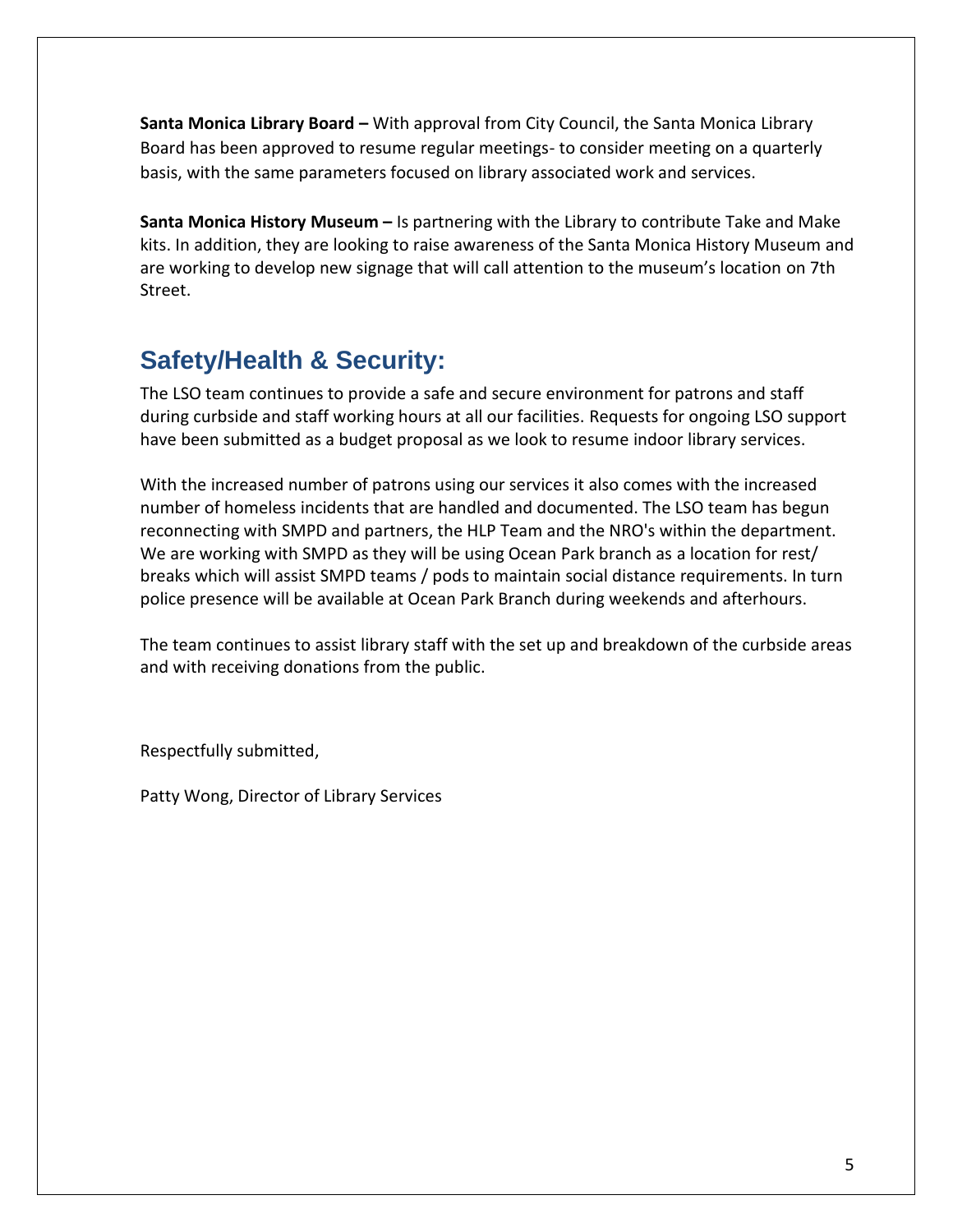## ATTACHMENT 1-A

# Timeline

| May 2019 – June 2020     | Work with Segal Waters & Staff<br>Conversations                      |
|--------------------------|----------------------------------------------------------------------|
| March 2020 to present    | <b>Pandemic and Library Facility Closures</b>                        |
| <b>June 2020</b>         | Temporary Staff Reorganization (Due to<br><b>Budget Restructure)</b> |
| <b>July 2020</b>         | Contact-less Services implemented and<br>expanded                    |
| December 2020 to present | Library Restructure meetings with HR                                 |
| March - June 202         | <b>Budget Process and Adoption for</b><br>FY2021-23                  |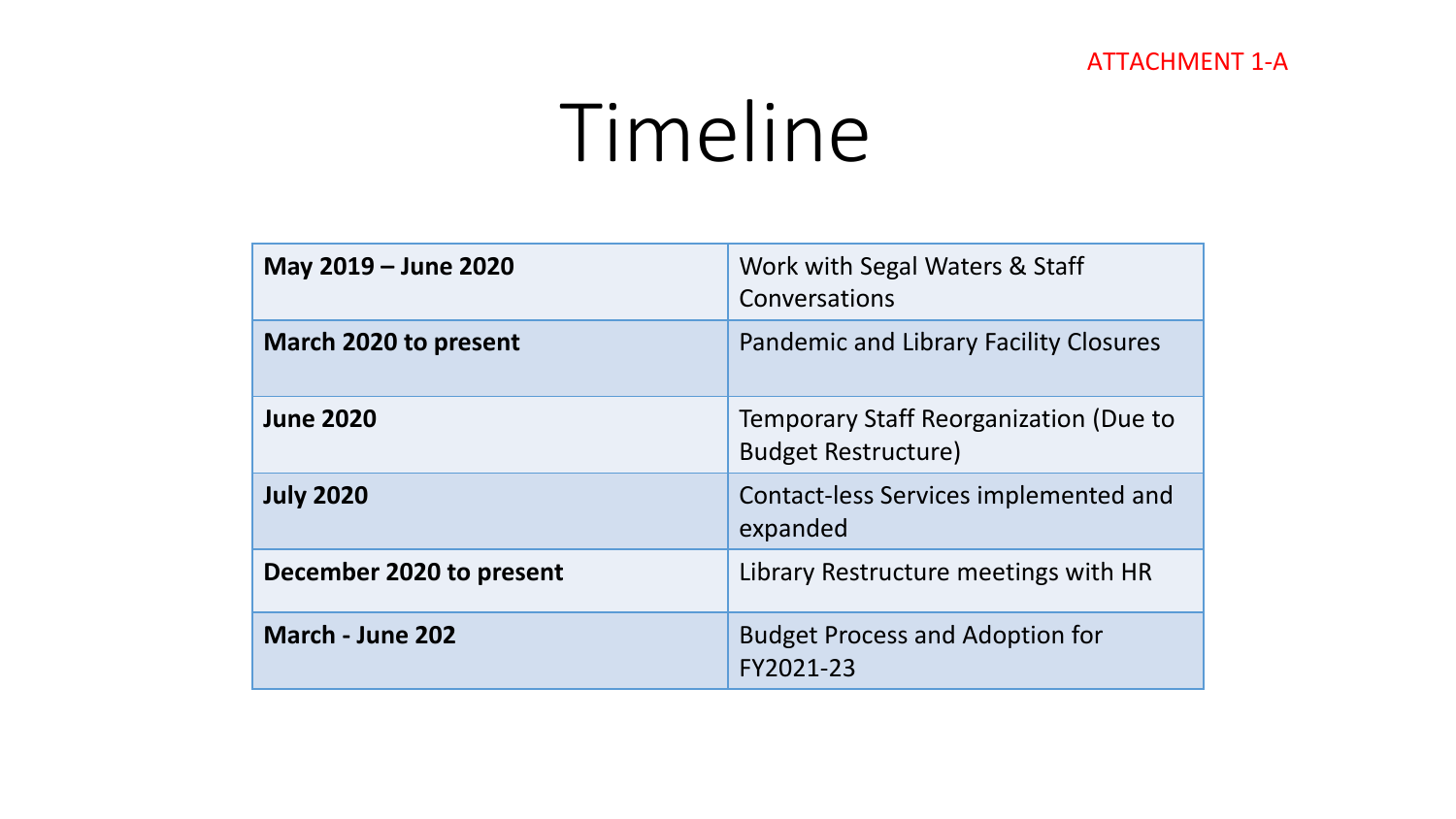# **Santa Monica Public Library**

The mission of the Library is to provide resources, services and a place to encourage the community to read, connect, relax, and learn. The Library supports literacy, lifelong learning, civic engagement, and cultural awareness through the Strategic Plan's four main focus areas: **1) Vibrant Learning Center, 2) Wellbeing Cultivator, 3) Dynamic Third Place, and 4) Community and Cultural Connector.**

| Collections, Technology<br>and Patron Services | The Collections, Technology and Patron Services Division is responsible for providing engaging collection materials to the community and<br>supporting the Library's strategic goal as a Vibrant Learning Center. The division includes staff to support functions starting from<br>the selection and acquisitions process to cataloging and processing and ending with the collection in the community's hands at the Patron<br>Services desk. The division is responsible for implementation of the Library's technology initiatives, virtual infrastructure and virtual<br>environment and supports the library as a virtual Dynamic Third Place.                                                                                                                                    |
|------------------------------------------------|-----------------------------------------------------------------------------------------------------------------------------------------------------------------------------------------------------------------------------------------------------------------------------------------------------------------------------------------------------------------------------------------------------------------------------------------------------------------------------------------------------------------------------------------------------------------------------------------------------------------------------------------------------------------------------------------------------------------------------------------------------------------------------------------|
| <b>Community Engagement</b><br>and Programming | The Community Engagement and Programming Division addresses the programming needs of youth, families, and adults through<br>innovative programs, activities, and learning experiences. In alignment with the Library's goal of Vibrant Learning Center, this division<br>produces a variety of literary programs and literacy services for adults and families, coordinates volunteers, and hosts technology and<br>educational classes. The division supports the Library as a Wellbeing Cultivator and Community and Cultural Connector by collaborating<br>with community groups and organizations, working with diverse populations, enhancing relationships with the schools and other youth<br>service providers, and actively engaging with new partners and external resources. |
| Administration and<br><b>Business Services</b> | Library Administration plans and oversees the operation of the department; coordinates system-wide business services, including HR<br>processes, staff development, and facilities management; develops and disperses the budget; oversees branch facilities and daily<br>operations; handles special projects; directs internal staff communications and engagement; and aligns staff work with the City's and<br>Library's priorities, mission and vision. The division manages system-wide publicity and community relations, staffs the Library Board,<br>assists the Friends of the Santa Monica Public Library, and maintains the safety and security of all library facilities.                                                                                                  |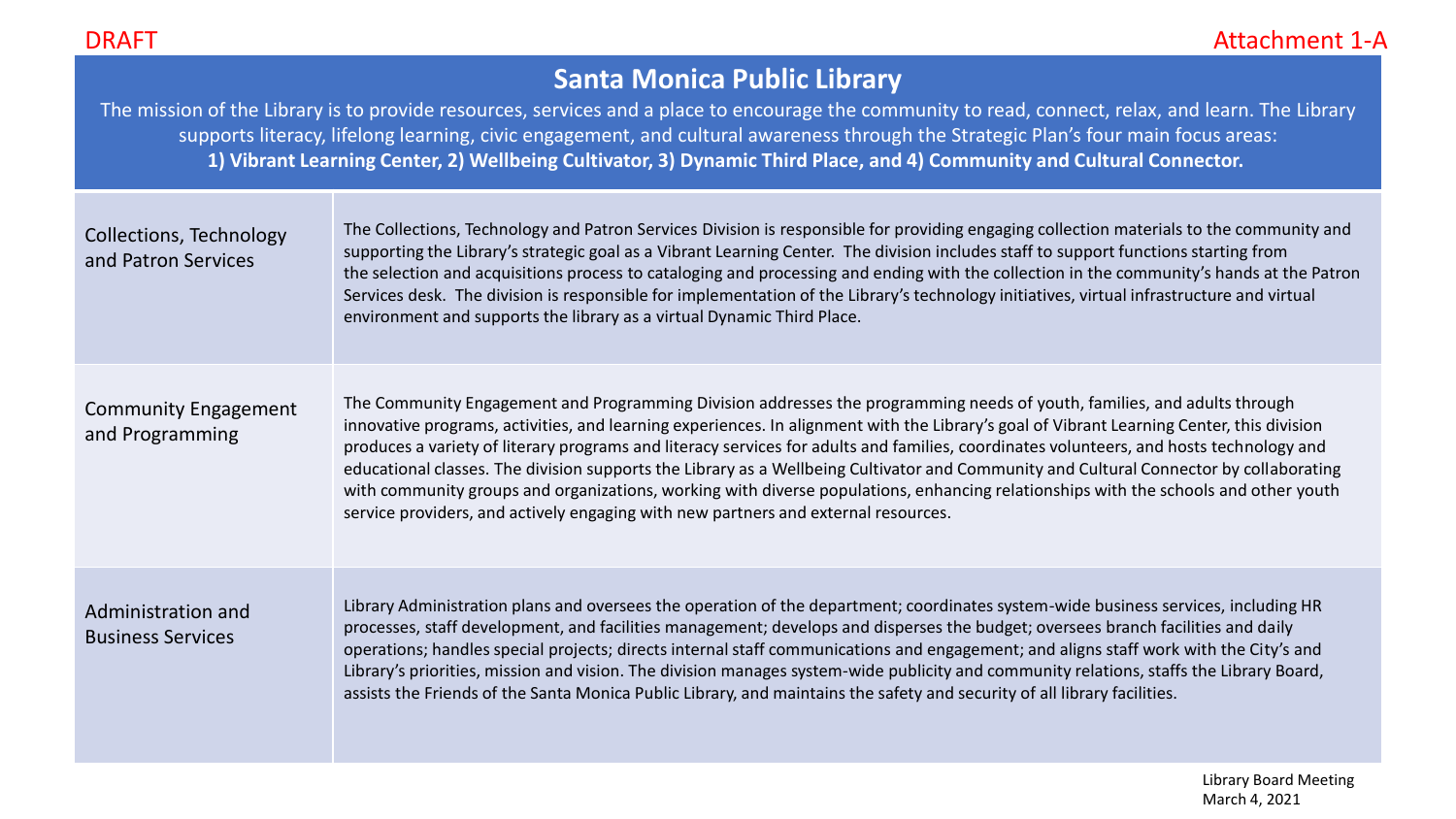$\Box$  Does the plan set forth align with the vision for the future of the Library to include equity and inclusion? Is it attainable and actionable?

> $\Box$  Are all jobs and crosstraining options being leveraged to ensure equal workload and opportunities among team members?



 $\Box$  Are the immediate needs of the community met? Have all non-immediate needs been placed in the "parking lot" for the time being?

 $\Box$  Are current limitations (e.g., hours of operation, focus areas, and branch closures) addressed?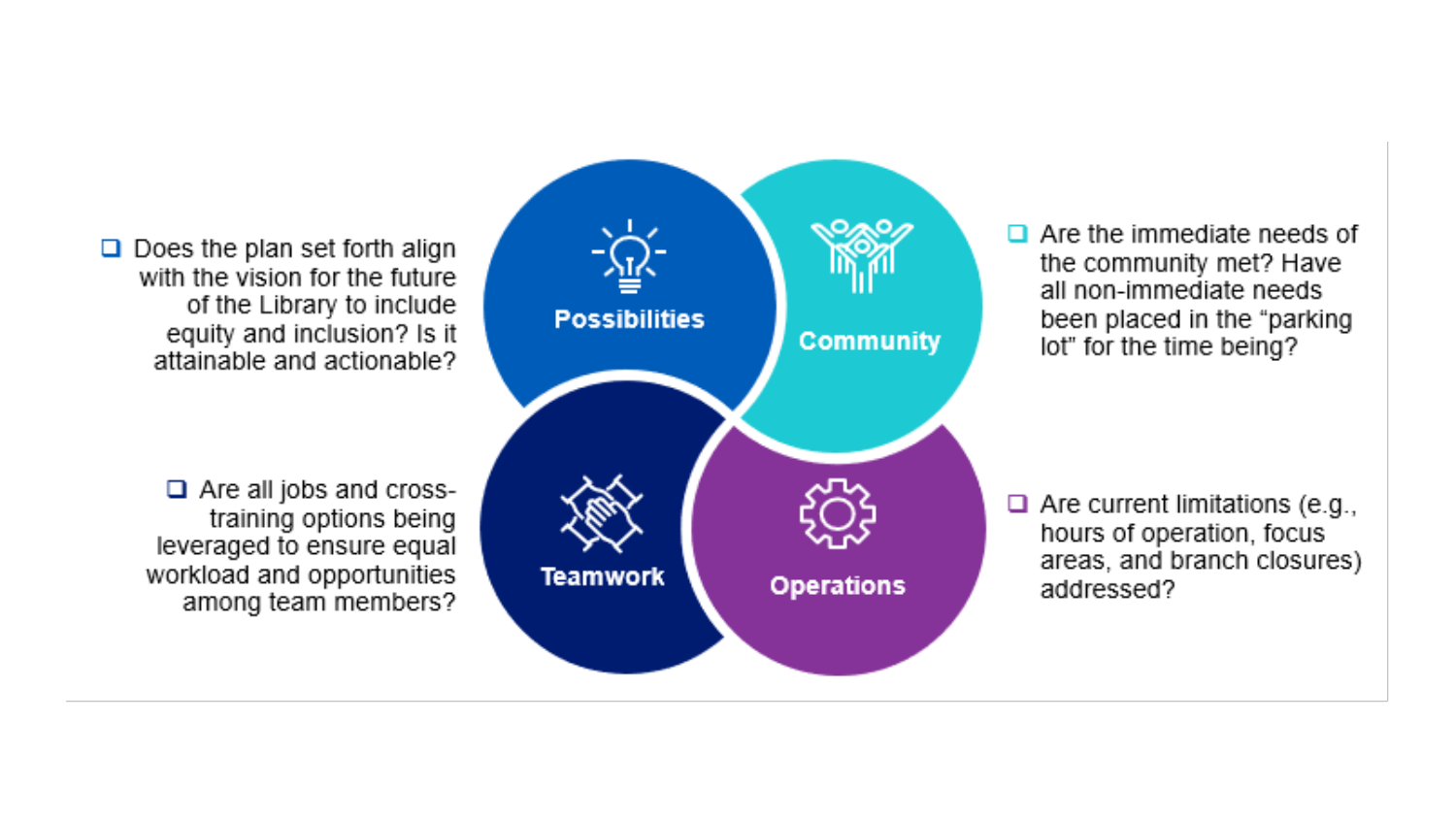

## **MINUTES SPECIAL MEETING OF THE SANTA MONICA PUBLIC LIBRARY BOARD THURSDAY, NOVEMBER 5, 2020 7:00PM**

SPECIAL MEETING VIA TELECONFERENCE PURSUANT TO EXECUTIVE ORDER N-29-20 ISSUED BY, GOVERNOR GAVIN NEWSOM

## **Call to Order**

Chair Lucien Plauzoles called the meeting to order at 7:14 p.m.

## **Roll Call**

The following persons were recorded in attendance by the Recording Secretary:

- Present: Chair Lucien Plauzoles, Vice Chair Arlene Hopkins, Boardmember John Hart, Boardmember Marcia Ferreira and Boardmember Michael Klein.
- Also present: Patty Wong, Director of Library Services; Priscilla Bouvet, Executive Administrative Assistant; Joseph Cevetello, Chief Information Officer; Sarkis Metspakyan, Infrastructure and Cloud Services Manager; Gary Carter, Community Broadband Manager.

(This is a special Library Board meeting. Public comment is restricted to only items listed on the agenda.)

*Change in order.*

- **3. New Business:** 
	- **B.** Presentation and status update by Joseph Cevetello, Director, Information Systems and Gary Carter, Community Broadband Manager and WiFi usage, Information Systems of the City's net broadband, net neutrality considerations and technological support of the Library's plan to digitize its historic collection.

Ms. Wong provided a brief update on agenda item 3.B, clarifying that the presentation by the Information Systems team would be focused on the City's Broadband only.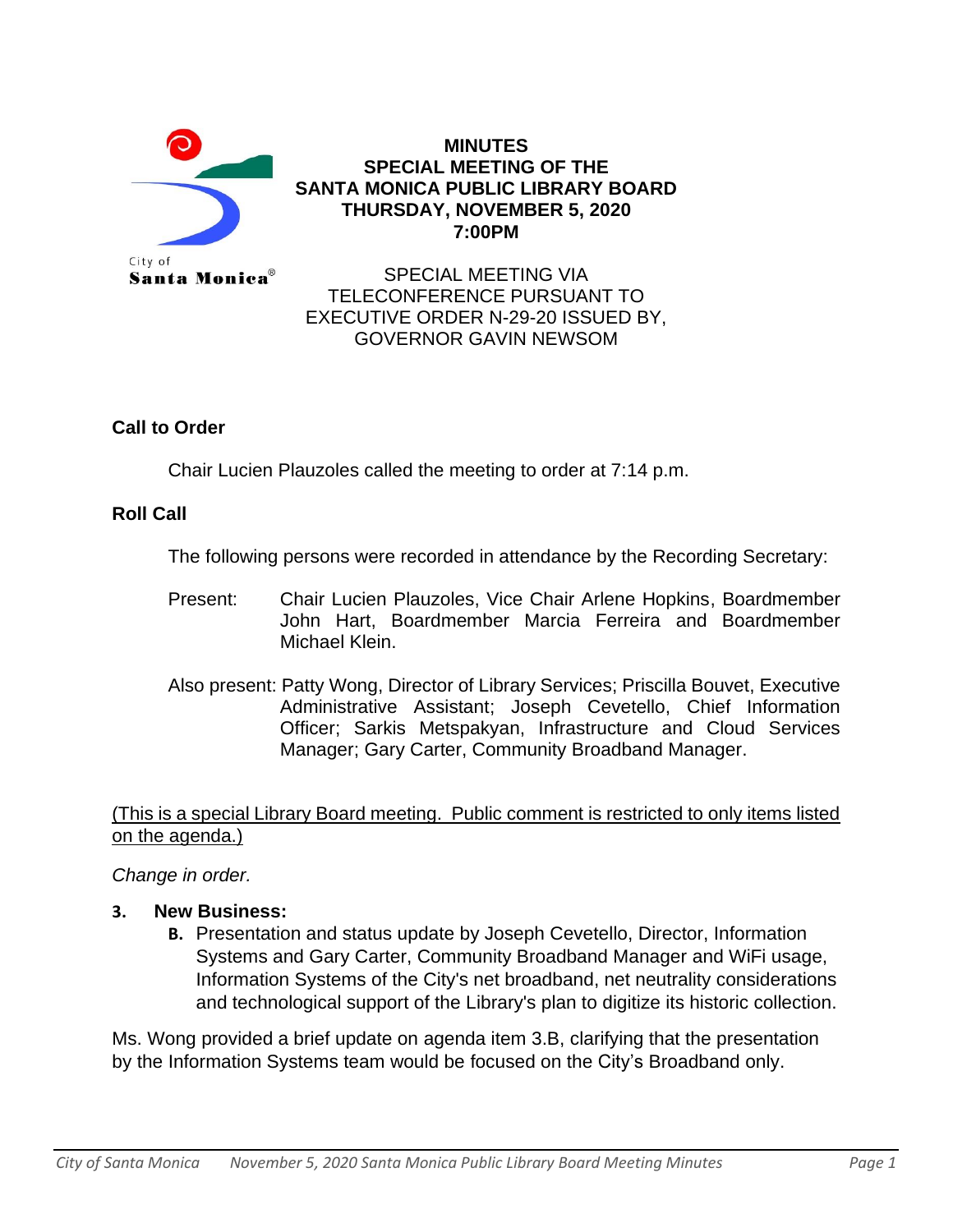Staff member Sarkis Metspakyan presented on the City's WiFi, coverage areas and usage trends. Key highlights included the Library being one of the highest users of the City's public network with plenty of bandwidth made available to its library patrons.

Discussion ensued. Information Services Team answered board member questions and provided clarification of the City's focus related to WiFi and broadband.

Hart questioned why the City had not pursued selling internet connection as well as expanding WiFi to its residents. Mr. Cevetello and Carter shared previous pilot programs and cost studies conducted to explore those options in the past noting infrastructure challenges, City evaluation of areas with possible savings, high costs and absence of capital.

Mr. Carter shared the City's efforts to negotiate a contract with Verizon and T-Mobile Wireless to deploy 4G and 5G service, with the wireless companies' covering costs.

Hopkins questioned the charge of the City's committee assigned to evaluate areas for possible savings and the City's shift of its broadband mission. Hopkins expressed a strong desire for the City to bring fiber optics to the home and businesses of Santa Monica, as the Library focus is to provide learning resources to the community at large.

Klein remarked on the likelihood that the City would face challenges to compete for services and become a competitor with private enterprise should they pursue providing internet service more broadly to residents.

Ferreira inquired to the City's efforts to promote it's WiFi in public areas.

## **2. Approval of Minutes:**

**A.** Staff recommends that the Library Board approve the minutes of the October 1, 2020 Special Library Board meeting.

## MOTION

Klein moved and Plauzoles seconded a motion to approve minutes of October 1, 2020 Special Library Board meeting as amended. The motion was approved by the following vote:

AYES: Plauzoles, Hopkins, Hart, Ferreira, Klein

NOES: None

ABSTAINING: None

ABSENT: None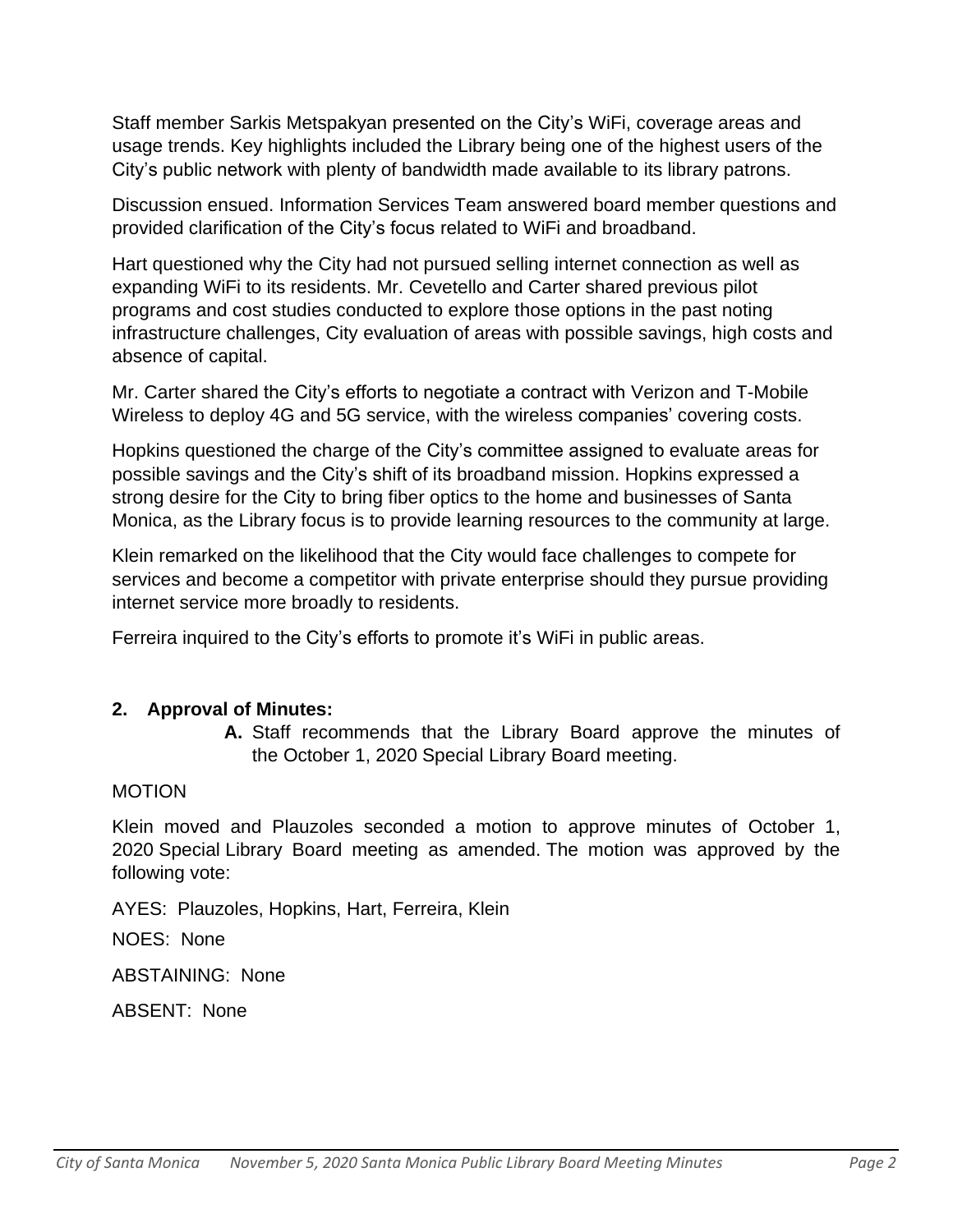## **3. New Business:**

**B.** Review and approve in concept and addendum to the Library Rules of Conduct due to precautions needed to reduce the risk of spreading Coronavirus (COVID-19) and ensure customer and staff safety.

Ferreira moved and Hart seconded a motion to approve in concept and addendum to the Library Rules of Conduct with language noting rules are subject to change based on COVID-19 directives. The motion was approved by the following vote:

AYES: Plauzoles, Hopkins, Hart, Ferreira, Klein

NOES: None

ABSTAINING: None

ABSENT: None

## **1. Reports of Staff Liaisons/Members:**

- **A.** Secretary's Report, Patty Wong, Director of Library Services
	- a. Update on City of Santa Monica and Library Budgets
	- b. Update on Library Operations
	- c. Update on Library Partnerships
	- d. Update on Library Safety and Security

Report highlights from Director Wong.

One-time allocation of CARES ACT funding in the amount of \$50,000 for library page hours was approved by Council. In addition, an estimated \$300,000 is anticipated from the passing of Measure SM to increase staffing levels.

Christopher Edwards, Library Services Officer, was appointed to serve as the Library's Equity and Inclusion Officer.

As part of rebuilding for a new library system, Library leadership are working to identify positions to fill should the opportunity for additional funding become available.

A recruitment plan is underway for the position for Youth and Family Services Librarian III recently vacated. Recruitment will include internal and external candidates.

Renovations at Ocean Park Branch are due for completion by mid-December. Upon completion, Ocean Park Branch will have a new roof and HVAC system.

## **4. Future Agenda Items:**

**A.** Report back and approve in concept ideas for outreach and engagement activities with Downtown Santa Monica.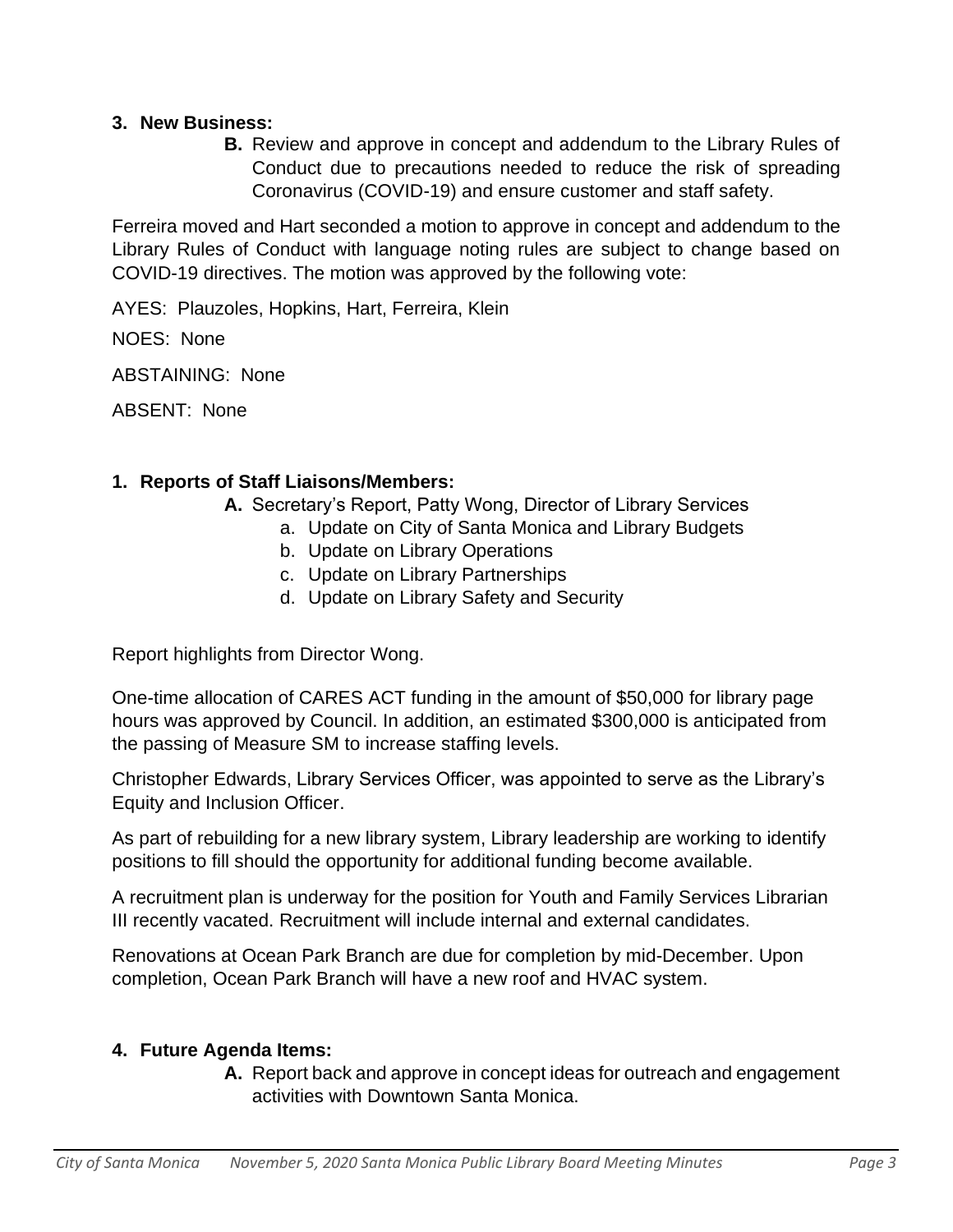Hopkins provided a brief update and efforts to meet with Karen Reitz, Librarian III and Kathleen Rawson, Downtown Santa Monica.

Ms. Wong shared ideas for activities identified by the Library Management Team: Collaboration with the Friends of the Santa Monica Public Library, in the area of activating a Booksale; and option to explore regular story times in Downtown Santa Monica areas.

Ferreira requested that a presentation by City staff regarding funding allocation for Measure SM be added as a future agenda item. In addition, Ferreira requested that an updated org chart of the Library be shared once available.

## **Adjournment**

MOTION

Chair adjourned meeting at 8:56 p.m.

ATTEST: APPROVED:

Patricia Wong **Lucien Plauzoles** Director of Library Services Library Board Chair